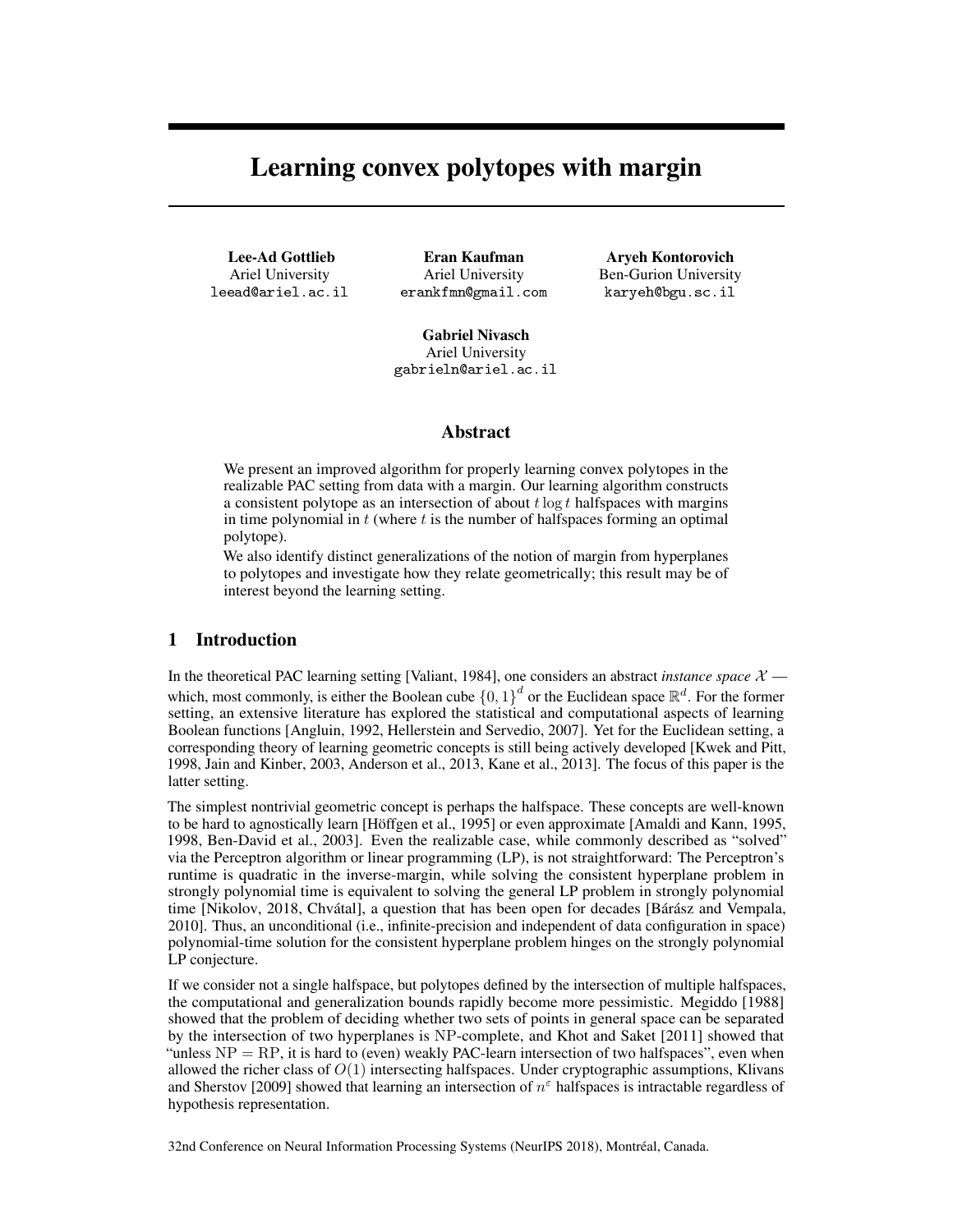Since the margin assumption is what allows one to find a consistent hyperplane in provably strongly polynomial time, it is natural to seek to generalize this scheme to intersections of  $t$  halfspaces each with margin γ; we call this the γ-*margin* of a t-polytope. This problem was considered by Arriaga and Vempala  $[2006]$ , who showed that such a polytope can be learned (in dimension d) in time

$$
O(dmt) + (t \log t)^{O((t/\gamma^2) \log(t/\gamma))}
$$

with sample complexity  $m = O((t/\gamma^2) \log(t) \log(t/\gamma))$  (where we have taken the PAC-learning parameters  $\varepsilon$ ,  $\delta$  to be constants). In fact, they actually construct a candidate t-polytope as their learner; as such, their approach is an example of *proper learning*, where the hypothesis is chosen from the same concept class as the true concept. In contrast, Klivans and Servedio [2008] showed that a  $\gamma$ -margin t-polytope can be learned by constructing a function that approximates the polytope's behavior, without actually constructing a t-polytope. This is an example of *improper learning*, where the hypothesis is selected from a broader class than that of the true concept. They achieved a runtime of √

$$
\min \left\{ d(t/\gamma)^{O(t\log t\log(1/\gamma))}, d\left(\frac{\log t}{\gamma}\right)^{O(\sqrt{1/\gamma}\log t)} \right\}
$$

and sample complexity  $m = O((1/\gamma)^{t \log t \log(1/\gamma)})$  . Very recently, Goel and Klivans [2018] improved on this latter result, constructing a function hypothesis in time  $poly(d, t^{O(1/\gamma)})$ , with sample complexity exponential in  $\gamma^{-1/2}$ .

Our results. The central contribution of the paper is improved algorithmic runtimes and sample complexity for computing separating polytopes (Theorem 7). In contrast to the algorithm of Arriaga and Vempala [2006], whose runtime is exponential in  $t/\gamma^2$ , and to that of [Goel and Klivans, 2018], whose sample complexity is exponential in  $\gamma^{-1/2}$ , we give an algorithm with polynomial sample complexity  $m = \tilde{O}(t/\gamma^2)$  and runtime only  $m^{\tilde{O}(1/\gamma^2)}$ . We accomplish this by constructing an  $O(t \log m)$ -polytope that correctly separates the data. This means that our hypothesis is drawn from a broader class than the t-polytopes of Arriaga and Vempala [2006] (allowing faster runtime), but from a much narrower class than the functions of Klivans and Servedio [2008], Goel and Klivans [2018] (allowing for improved sample complexity).

Complementing our algorithm, we provide the first nearly matching hardness-of-approximation bounds, which demonstrate that an exponential dependence on  $t\gamma^{-2}$  is unavoidable for the computation of separating  $t$ -polytopes, under standard complexity-theoretic assumptions (Theorem 6). This motivates our consideration of  $O(t \log m)$ -polytopes instead.

Our final contribution is in introducing a new and intuitive notion of polytope margin: This is the  $\gamma$ -envelope of a convex polytope, defined as all points within distance  $\gamma$  of the polytope boundary, as opposed to the above γ-*margin* of the polytope, defined as the intersection of the γ-margins of the hyperplanes forming the polytope. (See Figure 2 for an illustration, and Section 2 for precise definitions.) Note that these two objects may exhibit vastly different behaviors, particularly at a sharp intersection of two or more hyperplanes. It seems to us that the envelope of a polytope is a more natural structure than its margin, yet we find the margin more amenable to the derivation of both VC-bounds (Lemma 1) and algorithms (Theorem 7). We demonstrate that results derived for margins can be adapted to apply to envelopes as well. We prove that when confined to the unit ball, the  $\gamma$ -envelope fully contains within it the  $(\gamma^2/2)$ -margin (Theorem 10), and this implies that statistical and algorithmic results for the latter hold for the former as well.

**Related work.** When general convex bodies are considered under the uniform distribution<sup>1</sup> (over the unit ball or cube), exponential (in dimension and accuracy) sample-complexity bounds were obtained by Rademacher and Goyal [2009]. This may motivate the consideration of convex polytopes, and indeed a number of works have studied the problem of learning convex polytopes, including Hegedüs [1994], Kwek and Pitt [1998], Anderson et al. [2013], Kane et al. [2013], Kantchelian et al. [2014]. Hegedüs [1994] examines query-based exact identification of convex polytopes with integer vertices, with runtime polynomial in the number of vertices (note that the number of vertices

<sup>&</sup>lt;sup>1</sup>Since the concept class of convex sets has infinite VC-dimension, without distribution assumptions, an adversarial distribution can require an arbitrarily large sample size, even in 2 dimensions [Kearns and Vazirani, 1997].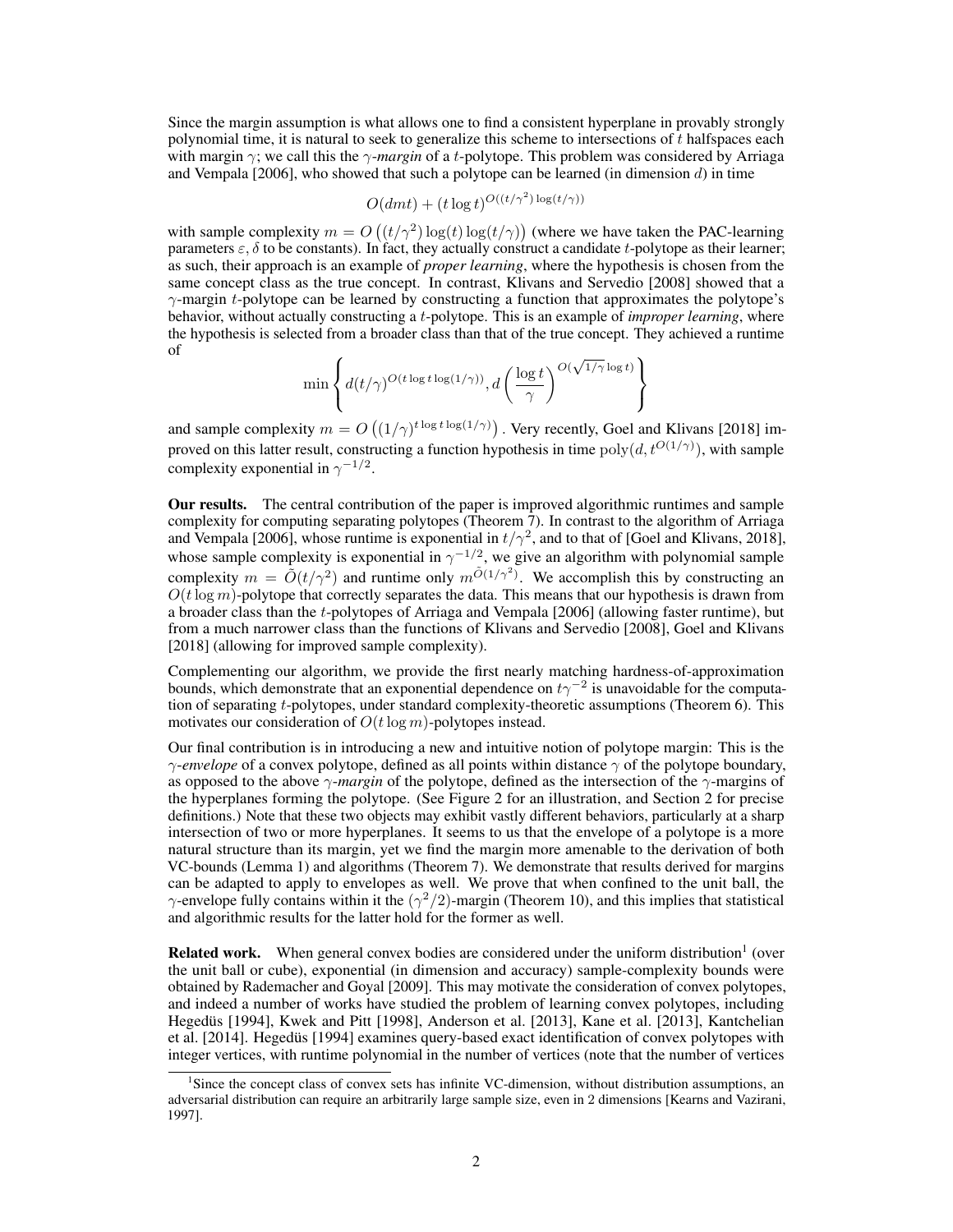can be exponential in the number of facets [Matoušek, 2002]). Kwek and Pitt [1998] also rely on membership queries (see also references therein regarding prior results, as well as strong positive results in 2 dimensions). Anderson et al. [2013] efficiently approximately recover an unknown simplex from uniform samples inside it. Kane et al. [2013] learn halfspaces under the log-concave distributional assumption.

The recent work of Kantchelian et al. [2014] bears a superficial resemblance to ours, but the two are actually not directly comparable. What they term *worst case margin* will indeed correspond to our *margin*. However, their optimization problem is non-convex, and the solution relies on heuristics without rigorous run-time guarantees. Their generalization bounds exhibit a better dependence on the number t of halfspaces than our Lemma 3 ( $O(\sqrt{t})$  vs. our  $O(t \log t)$ ). However, the hinge loss appearing in their Rademacher-based bound could be significantly worse than the 0-1 error appearing in our VC-based bound. We stress, however, that the main contribution of our paper is algorithmic rather than statistical.

## 2 Preliminaries

Notation. For  $x \in \mathbb{R}^d$ , we denote its Euclidean norm  $||x||_2 := \sqrt{\sum_{i=1}^d x(i)^2}$  by  $||x||$  and for  $n \in \mathbb{N}$ , we write  $[n] := \{1, \ldots, n\}$ . Our **instance space** X is the unit ball in  $\mathbb{R}^d$ :  $\mathcal{X} =$  $\{x \in \mathbb{R}^d : ||x|| \le 1\}$ . We assume familiarity with the notion of VC-dimension as well as with basic PAC definitions such as *generalization error* (see, e.g., Kearns and Vazirani [1997]).

**Polytopes.** A (convex) polytope  $P \subset \mathbb{R}^d$  is the convex hull of finitely many points:  $P =$ conv $(\{x_1,\ldots,x_n\})$ . Alternatively, it can be defined by t hyperplanes  $(w_i,b_i) \in \mathbb{R}^d \times \mathbb{R}$  where  $\|\mathbf{w}_i\| = 1$  for each *i*:

$$
P = \left\{ \mathbf{x} \in \mathbb{R}^d : \min_{i \in [t]} \mathbf{w}_i \cdot \mathbf{x} + b_i \ge 0 \right\}.
$$
 (1)

A hyperplane  $(w, b)$  is said to classify a point x as positive (resp., negative) with margin  $\gamma$  if  $\mathbf{w} \cdot \mathbf{x} + b \ge \gamma$  (resp.,  $\le -\gamma$ ). Since  $\|\mathbf{w}\| = 1$ , this means that x is  $\gamma$ -far from the hyperplane  $\{ \mathbf{x}' \in \mathbb{R}^d : \mathbf{w} \cdot \mathbf{x}' + b = 0 \}, \text{ in } \ell_2 \text{ distance.}$ 

Margins and envelopes. We consider two natural ways of extending this notion to polytopes: the  $\gamma$ -margin and the  $\gamma$ -envelope. For a polytope defined by t hyperplanes as in (1), we say that x is in the *inner* γ*-margin* of P if

$$
0 \le \min_{i \in [t]} \mathbf{w}_i \cdot \mathbf{x} + b_i \le \gamma
$$

and that x is in the *outer*  $\gamma$ *-margin* of P if

$$
0 \geq \min_{i \in [t]} \mathbf{w}_i \cdot \mathbf{x} + b_i \geq -\gamma.
$$

Similarly, we say that x is in the *outer*  $\gamma$ -envelope of P if  $x \notin P$  and  $\inf_{p \in P} ||x - p|| \leq \gamma$  and that **x** is in the *inner*  $\gamma$ *-envelope* of P if  $\mathbf{x} \in P$  and  $\inf_{\mathbf{p} \notin P} \|\mathbf{x} - \mathbf{p}\| \leq \gamma$ .

We call the union of the inner and the outer  $\gamma$ -margins the  $\gamma$ -margin, and we denote it by  $\partial P^{[\gamma]}$ . Similarly, we call the union of the inner and the outer γ-envelopes the γ*-envelope*, and we denote it by  $\partial P^{(\gamma)}.$ 

The two notions are illustrated in Figure 2. As we show in Section 4 below, the inner envelope coincides with the inner margin, but this is not the case for the outer objects: The outer margin always contains the outer envelope, and could be of arbitrarily larger volume.

Fat hyperplanes and polytopes. Binary classification requires a collection of *concepts* mapping the instance space (in our case, the unit ball in  $\mathbb{R}^d$ ) to  $\{-1, 1\}$ . However, given a hyperplane  $(\mathbf{w}, \vec{b})$ and a margin  $\gamma$ , the function  $f_{\mathbf{w},b} : \mathbb{R}^d \to \mathbb{R}$  given by  $f_{\mathbf{w},b}(\mathbf{x}) = \mathbf{w} \cdot \mathbf{x} + b$  partitions  $\mathbb{R}^d$  into three regions: *positive*  $\{ \mathbf{x} \in \mathbb{R}^d : f_{\mathbf{w},b}(\mathbf{x}) \ge \gamma \}$ , *negative*  $\{ \mathbf{x} \in \mathbb{R}^d : f_{\mathbf{w},b}(\mathbf{x}) \le -\gamma \}$ , and *ambiguous*  $\{ \mathbf{x} \in \mathbb{R}^d : |f_{\mathbf{w},b}(\mathbf{x})| < \gamma \}.$  We use a standard device (see, e.g., Hanneke and Kontorovich [2017,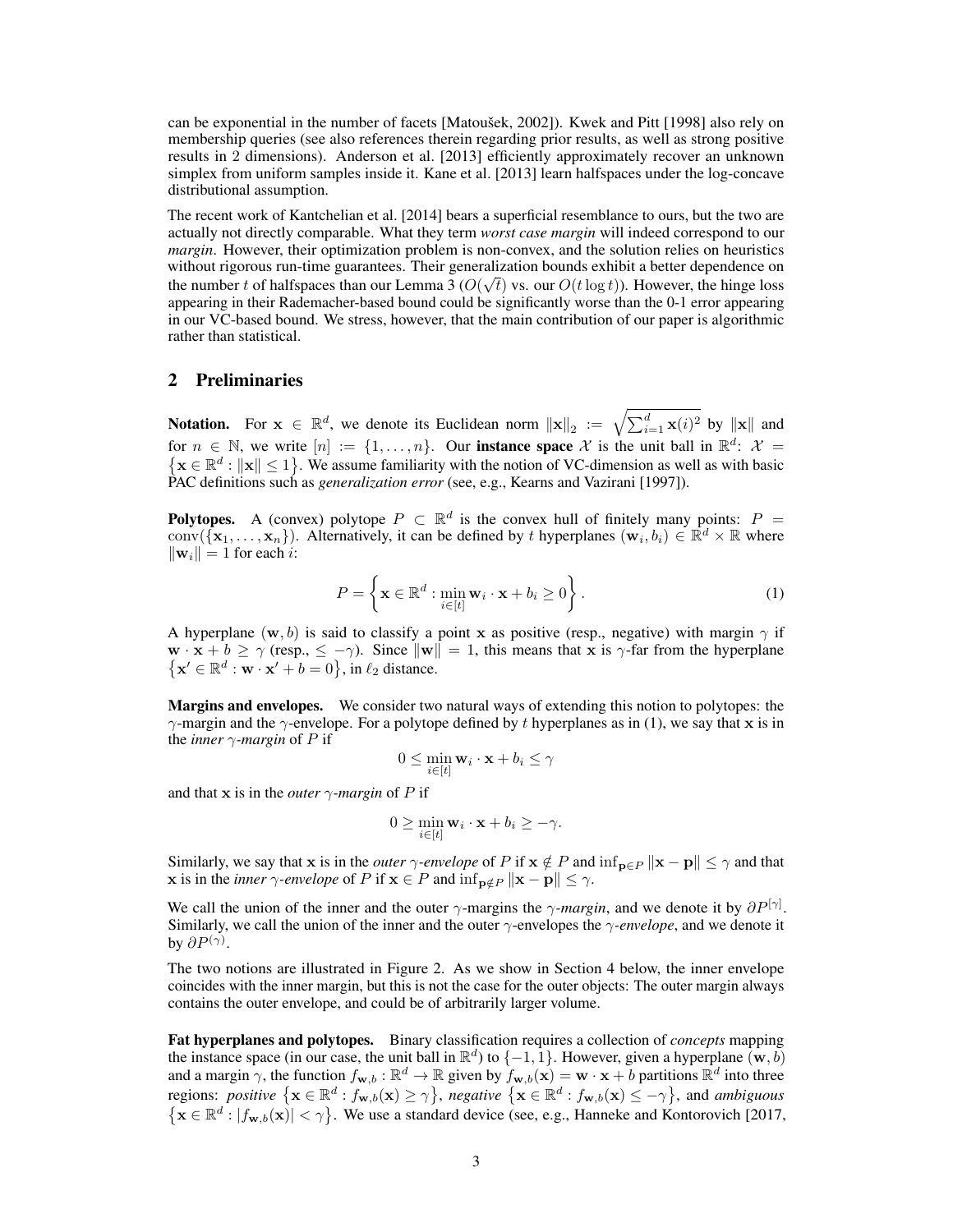Section 4]) of defining an auxiliary instance space  $\mathcal{X}' = \mathcal{X} \times \{-1, 1\}$  together with the concept class  $\mathcal{H}_{\gamma} = \left\{ h_{\mathbf{w},b} : \mathbf{w} \in \mathbb{R}^d, b \in \mathbb{R}, \|\mathbf{w}\| = 1/\gamma \right\}$ , where, for all  $(\mathbf{x}, y) \in \mathcal{X}^{\gamma}$ ,

$$
h_{\mathbf{w},b}(\mathbf{x},y) = \begin{cases} \text{sign}(y(\mathbf{w}\cdot x + b)), & |\mathbf{w}\cdot\mathbf{x} + b| \ge \gamma \\ -1, & \text{else.} \end{cases}
$$

It is shown in [Hanneke and Kontorovich, 2017, Lemma 6] that<sup>2</sup>

**Lemma 1.** *The VC-dimension of*  $\mathcal{H}_{\gamma}$  *is at most*  $(2/\gamma + 1)^2$ *.* 

Analogously, we define the concept class  $P_{t,\gamma}$  of  $\gamma$ -fat t-polytopes as follows. Each  $h_P \in \mathcal{P}_{t,\gamma}$  is induced by some t-halfspace intersection P as in (1). The label of a pair  $(x, y) \in \mathcal{X}'$  is determined as follows: If x is in the  $\gamma$ -margin of P, then the pair is labeled  $-1$  irrespective of y. Otherwise, if  $x \in P$  and  $y = 1$ , or else  $x \notin P$  and  $y = -1$ , then the pair is labeled 1. Otherwise, the pair is labeled −1.

**Lemma 2.** *The VC-dimension of*  $\mathcal{P}_{t,\gamma}$  *in d dimensions is at most* 

$$
\min\left\{2(d+1)t\log(3t), 2vt\log(3t)\right\},\
$$

*where*  $v = (2/\gamma + 1)^2$ .

*Proof.* The family of intersections of t concept classes of VC-dimension at most  $v$  is bounded by  $2vt \log(3t)$  [Blumer et al., 1989, Lemma 3.2.3]. Since the class of d-dimensional hyperplanes has VC-dimension  $d + 1$  [Long and Warmuth, 1994], the family of polytopes has VC-dimension at most  $2(d+1)t\log(3t)$ . The second part of the bound is obtained by applying Blumer et al. [1989, Lemma 3.2.3] to the VC bound in Lemma 1.

 $\Box$ 

Generalization bounds. The following VC-based generalization bounds are well-known; the first one may be found in, e.g., Cristianini and Shawe-Taylor [2000], while the second one in Anthony and Bartlett [1999].

**Lemma 3.** Let H be a class of learners with VC-dimension  $d_{\text{VC}}$ . If a learner  $h \in H$  is consistent on *a random sample* S *of size* m, then with probability at least  $1 - \delta$  its generalization error is

$$
err(h) \le \frac{2}{m} (d_{\rm VC} \log(2em/d_{\rm VC}) + \log(2/\delta)).
$$

Dimension reduction. The Johnson-Lindenstrauss (JL) transform [Johnson and Lindenstrauss, 1982] takes a set S of m vectors in  $\mathbb{R}^d$  and projects them into  $k = O(\varepsilon^{-2} \log m)$  dimensions, while preserving all inter-point distances and vector norms up to  $1+\varepsilon$  distortion. That is, if  $f : \mathbb{R}^d \to \mathbb{R}^k$  is a linear embedding realizing the guarantees of the JL transform on S, then for every  $x \in S$  we have

$$
(1 - \varepsilon) \|\mathbf{x}\| \le \|f(\mathbf{x})\| \le (1 + \varepsilon) \|\mathbf{x}\|,
$$

and for every  $x, y \in S$  we have

$$
(1 - \varepsilon) \|\mathbf{x} - \mathbf{y}\| \le \|f(\mathbf{x} - \mathbf{y})\| \le (1 + \varepsilon) \|\mathbf{x} - \mathbf{y}\|.
$$

The JL transform can be realized with probability  $1 - n^{-c}$  for any constant  $c \ge 1$  by a randomized linear embedding, for example a projection matrix with entries drawn from a normal distribution [Achlioptas, 2003]. This embedding is *oblivious*, in the sense that the matrix can be chosen without knowledge of the set S.

It is an easy matter to show that the JL transform can also be used to approximately preserve distances to hyperplanes, as in the following lemma.

<sup>&</sup>lt;sup>2</sup>Such estimates may be found in the literature for homogeneous (i.e.,  $b = 0$ ) hyperplanes (see, e.g., Bartlett and Shawe-Taylor [1999, Theorem 4.6]), but dealing with polytopes, it is important for us to allow offsets. As discussed in Hanneke and Kontorovich [2017], the standard non-homogeneous to homogeneous conversion can degrade the margin by an arbitrarily large amount, and hence the non-homogeneous case warrants an independent analysis.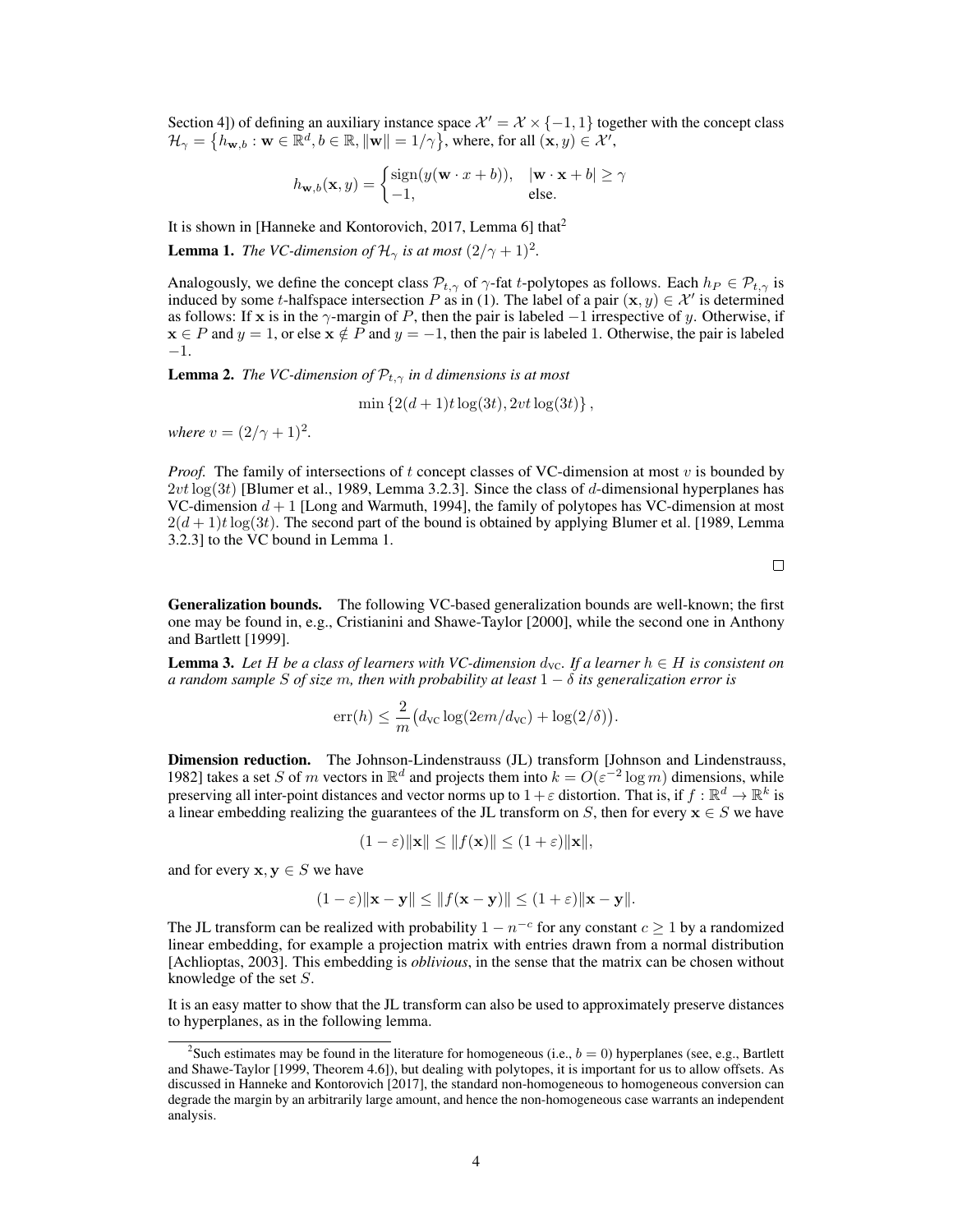Lemma 4. *Let* S *be set of* d*-dimensional vectors in the unit ball,* T *be a set of normalized vectors,* and  $f: \mathbb{R}^d \to \mathbb{R}^k$  a linear embedding realizing the guarantees of the JL transform. Then for any  $0 < \varepsilon < 1$  and some  $k = O((\log |S \cup T|)/\varepsilon^2)$ , with probability  $1 - |S \cup T|^{-c}$  (for any constant  $c > 1$ *) we have for all*  $\mathbf{x} \in S$  *and*  $\mathbf{t} \in T$  *that* 

$$
f(\mathbf{t}) \cdot f(\mathbf{x}) \in \mathbf{t} \cdot \mathbf{x} \pm \varepsilon.
$$

*Proof.* Let the constant in k be chosen so that the JL transform preserves distances and norms among  $S \cup T$  within a factor  $1 + \varepsilon'$  for  $\varepsilon' = \varepsilon/5$ . By the guarantees of the JL transform for the chosen value of  $k$ , we have that

$$
f(\mathbf{t}) \cdot f(\mathbf{x}) = \frac{1}{2} [\|f(\mathbf{t})\|^2 + \|f(\mathbf{x})\|^2 - \|f(\mathbf{t}) - f(\mathbf{x})\|^2]
$$
  
\n
$$
\leq \frac{1}{2} [(1 + \varepsilon')^2 (\|\mathbf{t}\|^2 + \|\mathbf{x}\|^2) - (1 - \varepsilon')^2 \|\mathbf{t} - \mathbf{x}\|^2]
$$
  
\n
$$
< \frac{1}{2} [(1 + 3\varepsilon') (\|\mathbf{t}\|^2 + \|\mathbf{x}\|^2) - (1 - 2\varepsilon') \|\mathbf{t} - \mathbf{x}\|^2]
$$
  
\n
$$
< \frac{1}{2} [5\varepsilon' (\|\mathbf{t}\|^2 + \|\mathbf{x}\|^2) + \mathbf{t} \cdot \mathbf{x}]
$$
  
\n
$$
\leq 5\varepsilon' + \mathbf{t} \cdot \mathbf{x}.
$$
  
\n
$$
= \varepsilon + \mathbf{t} \cdot \mathbf{x}.
$$

A similar argument gives that  $f(\mathbf{t}) \cdot f(\mathbf{x}) > -\varepsilon + \mathbf{t} \cdot \mathbf{x}$ .

$$
\Box
$$

# 3 Computing and learning separating polytopes

In this section, we present algorithms to compute and learn  $\gamma$ -fat t-polytopes. We begin with hardness results for this problem, and show that these hardness results justify algorithms with run time exponential in the dimension or the square of the reciprocal of the margin. We then present our algorithms.

#### 3.1 Hardness

We show that computing separating polytopes is NP-hard, and even hard to approximate. We begin with the case of a single hyperplane. The following preliminary lemma builds upon Amaldi and Kann [1995, Theorem 10].

**Lemma 5.** *Given a labelled point set*  $S(n = |S|)$  *with*  $p$  *negative points, let*  $h^*$  *be a hyperplane that places all positive points of* S *on its positive side, and maximizes the number of negative points on its negative size — let* opt *be the number of these negative points. Then it is* NP*-hard to find a hyperplane*  $\tilde{h}$  *consistent with all positive points, and which places at least* opt/p<sup>1−o(1)</sup> *negative points on on the negative side of h*<sup>2</sup>*. This holds even when the optimal hyperplane correctly classifying* opt *points has margin*  $\gamma \ge \frac{1}{4\sqrt{\mathrm{opt}}}.$ 

*Proof.* We reduce from maximum independent set, which for p vertices is hard to approximate to within  $p^{1-o(1)}$  [Zuckerman, 2007]. Given a graph  $G = (V, E)$ , for each vetex  $v_i \in V$  place a negative point on the basis vector  $e_i$ . Now place a positive point at the origin, and for each edge  $(v_i, v_j) \in E$ , place a positive point at  $(\mathbf{e}_i + \mathbf{e}_j)/2$ .

Consider a hyperplane consistent with the positive points and placing opt negative points on the negative side: These negative points must represent an independent set in G, for if  $(v_i, v_j) \in E$ , then by construction the midpoint of  $e_i, e_j$  is positive, and so both  $e_i, e_j$  cannot lie on the negative side of the hyperplane.

Likewise, if G contained an independent set  $V' \subset V$  of size opt, then we consider the hyperplane defined by the equation  $\mathbf{w} \cdot \mathbf{x} + \frac{3}{4\sqrt{\text{opt}}} = 0$ , where coordinate  $\mathbf{w}(j) = -\frac{1}{\sqrt{\text{opt}}}$  if  $\mathbf{v}_j \in V^j$  and  $\mathbf{w}(j) = 0$  otherwise. It is easily verified that the distance from the hyperplane to a negative point (i.e. a basis vector) is  $-\frac{1}{\sqrt{\text{opt}}}+\frac{3}{4\sqrt{\text{opt}}}=-\frac{1}{4\sqrt{\text{opt}}}$ , to the origin is  $\frac{3}{4\sqrt{\text{opt}}}$ , and to all other positive points is at least  $-\frac{1}{2\sqrt{\text{opt}}} + \frac{3}{4\sqrt{\text{opt}}} = \frac{1}{4\sqrt{\text{opt}}}$ .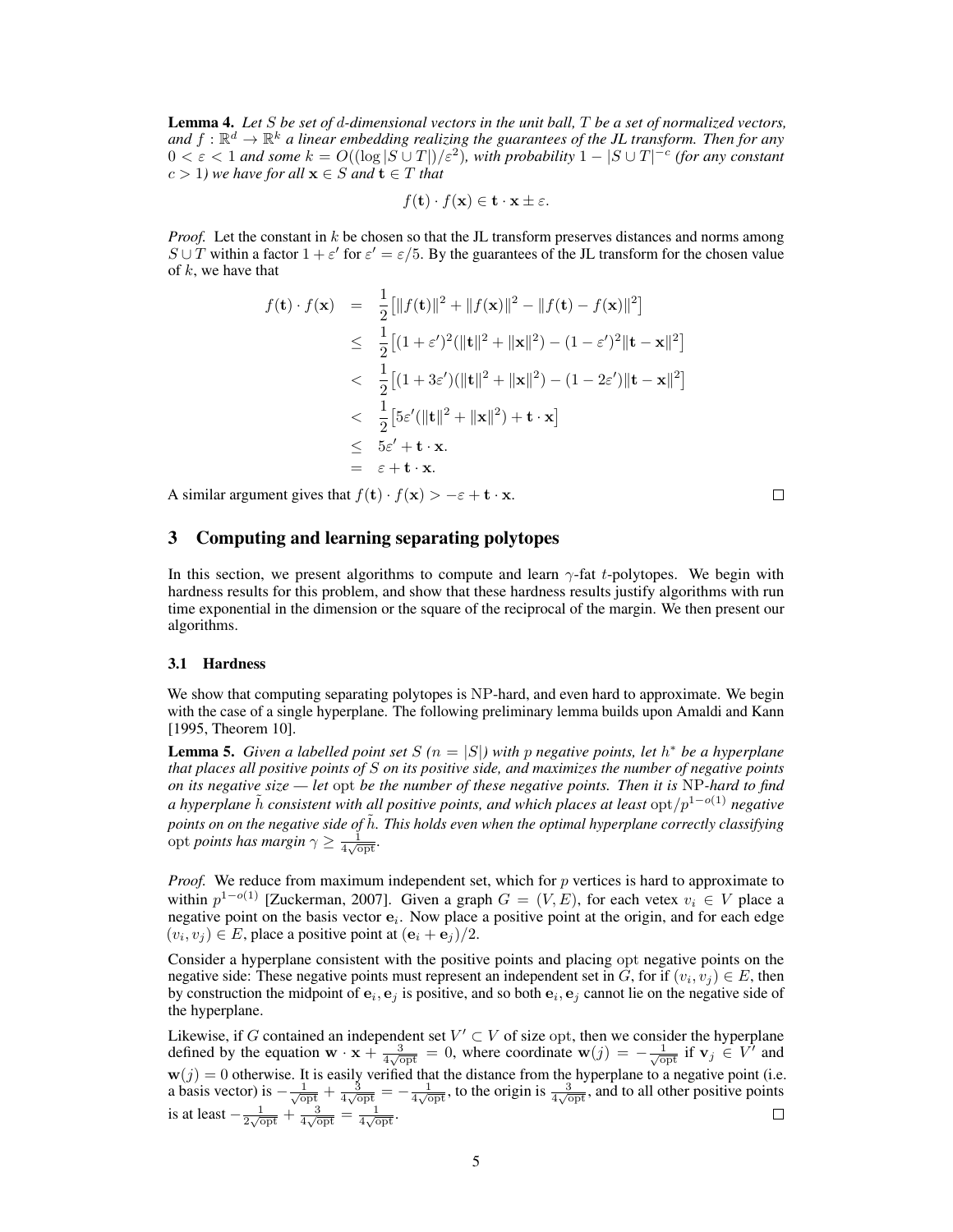We can now extend the above result for a hyperplane to similar ones for polytopes:

**Theorem 6.** *Given a labelled point set*  $S(n = |S|)$  *with* p *negative points, let*  $H^*$  *be a collection of* t *halfspaces whose intersection partitions* S *into positive and negative sets. Then it is* NP*-hard to find a collection* H˜ *of size less than* tp1−o(1) *whose intersection also partitions* S *into positive and negative sets. This holds even when all hyperplanes have margin*  $\gamma \geq \frac{1}{\sqrt{2}}$  $\frac{1}{4\sqrt{p/t}},$ 

*Proof.* The reduction is from minimum coloring, which is hard to approximate within a factor of  $n^{1-o(1)}$  [Zuckerman, 2007]. The construction is identical to that of the proof of Lemma 5. In particular, a set of vertices in G assigned the same color necessarily form an independent set, and so their corresponding negative points in  $S$  can be separated from all positive points by some halfspace, and vice-versa.

The only difficulty in the reduction is our insistence that the margin must be of size at least  $\frac{1}{4\sqrt{p/t}}$ ; as

in Lemma 5, this holds only when the halfspaces are restricted to separate at most opt  $= p/t$  points. But there is no guarantee that the optimal coloring satisfies this requirement, that is if the optimal coloring possesses t colors, that each color represents only  $p/t$  vertices. To this end, if a color in the optimal t-coloring of G covers more than  $p/t$  vertices, we partition it into a set of colors, each coloring no more than  $p/t$  vertices. This increases the total number of colors to at most  $2t$ , which does not affect the hardness-of-approximation result.  $\Box$ 

The Exponential Time Hypothesis (ETH) posits that maximum independent set and minimum coloring cannot be solved in less than  $c^n$  operations (for some constant  $c^3$ ). As Lemma 5 asserts that the separating hyperplane problem remains hard for margin  $\gamma \ge \frac{1}{4\sqrt{\rho p t}} \ge \frac{1}{4\sqrt{\rho}}$ , we cannot hope to find an

optimal solution in time less than  $c^p \geq c^{1/(16\gamma^2)}$ . Likewise, as Theorem 6 asserts that the separating tpolytope problem remains hard for margin  $\gamma \geq \frac{1}{\sqrt{2}}$  $\frac{1}{4\sqrt{p/t}}$  we cannot hope to find a consistent t-polytope

in time less than  $c^p \geq c^{t/(16\gamma^2)}$ . This justifies the exponential dependence on  $t\gamma^{-2}$  in the algorithm of Arriaga and Vempala [2006], and implies that to avoid an exponential dependence on  $t$  in the runtime, we should consider broader hypothesis class, for example  $O(t \log m)$ -polytopes.

#### 3.2 Algorithms

Here we present algorithms for computing polytopes, and use them to give an efficient algorithm for learning polytopes.

In what follows, we give two algorithms inspired by the work of Arriaga and Vempala [2006]. Both have runtime faster than the algorithm of Arriaga and Vempala [2006], and the second is only polynomial in t.

**Theorem 7.** *Given a labelled point set*  $S(n = |S|)$  *for which some*  $\gamma$ *-fat t-polytope correctly separates the positive and negative points (i.e., the polytope is* consistent*), we can compute the following with high probability:*

*1.* A consistent  $(\gamma/4)$ -fat t-polytope in time  $n^{O(t\gamma^{-2} \log(1/\gamma))}$ .

2. A consistent  $(\gamma/4)$ -fat  $O(t \log n)$ -polytope in time  $n^{O(\gamma^{-2} \log(1/\gamma))}$ .

Before proving Theorem 7, we will need a preliminary lemma:

**Lemma 8.** *Given any*  $0 < \delta < 1$ , there exists a set V of unit vectors of size  $|V| = \delta^{-O(d)}$  with the *following property: For any unit vector* w, there exists  $a \mathbf{v} \in V$  that satisfies  $\mathbf{v} \cdot \mathbf{x} \in \mathbf{w} \cdot \mathbf{x} \pm \delta$  for all vectors **x** with  $\|\mathbf{x}\| \leq 1$ . The set V can be constructed in time  $\delta^{-O(d)}$  with high probability.

This implies that if a set S admits a hyperplane (w, b) with margin  $\gamma$ , then S admits a hyperplane  $(v, b)$  (for  $v \in V$ ) with margin at least  $\gamma - \delta$ .

 $3$ This does not necessary imply that *approximating* these problems requires  $c^n$  operations: As hardness-ofapproximation results utilize polynomial-time reductions, ETH implies only that the runtime is exponential in some polynomial in  $n$ .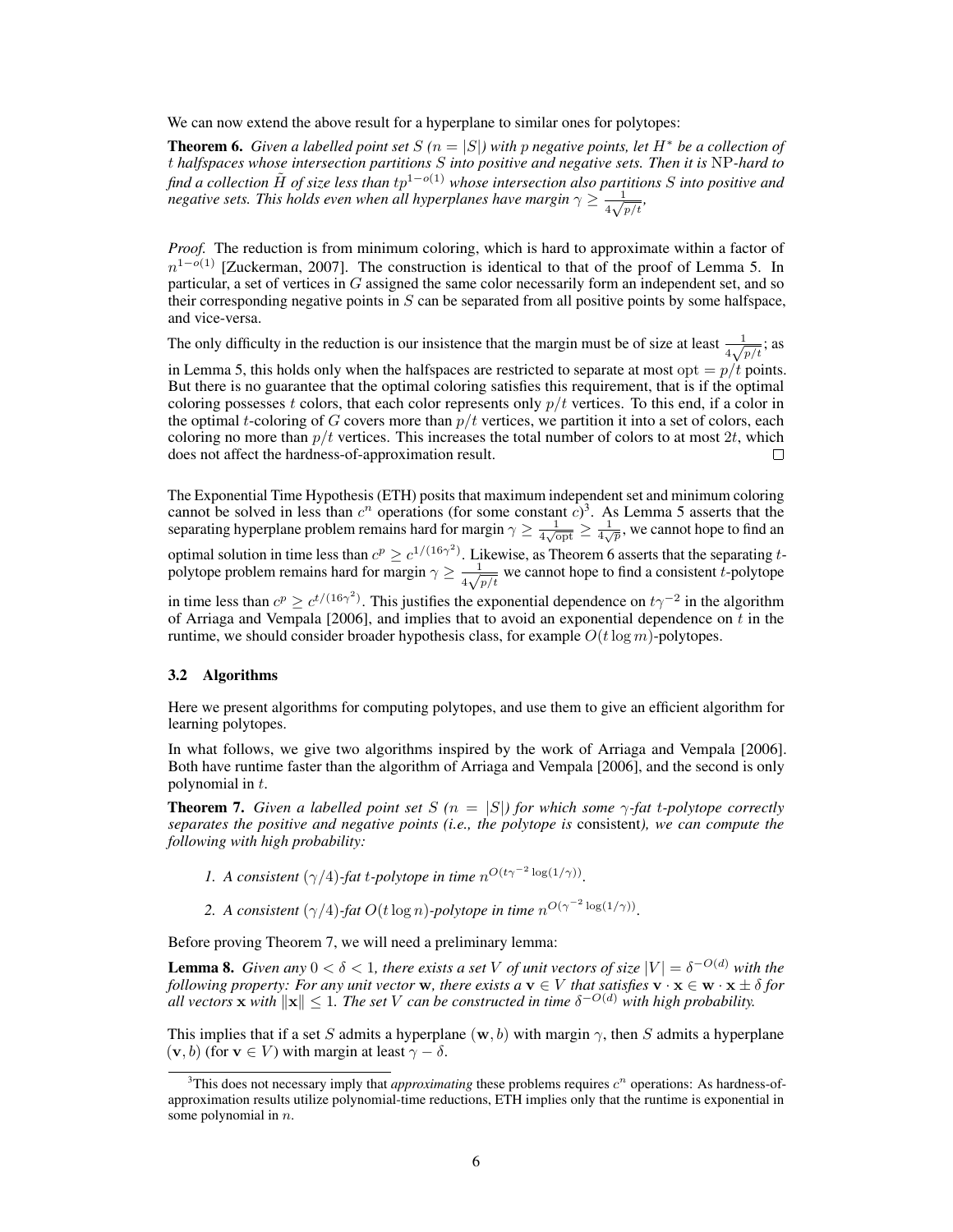*Proof.* We take V to be a  $\delta$ -net of the unit ball, a set satisfying that every point on the ball is within distance  $\delta$  of some point in V. Then  $|V| \le (1 + 2/\delta)^d$  [Vershynin, 2010, Lemma 5.2]. For any unit vector w we have for some  $v \in V$  that  $\|w - v\| \le \delta$ , and so for any vector x satisfying  $\|x\| \le 1$  we have

$$
|\mathbf{w} \cdot \mathbf{x} - \mathbf{v} \cdot \mathbf{x}| = |(\mathbf{w} - \mathbf{v}) \cdot \mathbf{x}| \le ||\mathbf{w} - \mathbf{v}|| \le \delta.
$$

The net can be constructed by a randomized greedy algorithm. By coupon-collector analysis, it suffices to sample  $O(|V| \log |V|)$  random unit vectors. For example, each can be chosen by sampling its coordinate from  $N(0, 1)$  (the standard normal distribution), and then normalizing the vector. The resulting set contains within it a  $\delta$ -net. □

*Proof of Theorem 7.* We first apply the Johnson-Lindenstrauss transform to reduce dimension of the points in S to  $k = O(\gamma^{-2} \log(n + t)) = O(\gamma^{-2} \log n)$  while achieving the guarantees of Lemma 4 for the points of S and the t halfspaces forming the optimal  $\gamma$ -fat t-polytope, with parameter  $\varepsilon = \frac{\gamma}{12}$ . In the embedded space, we extract a  $\delta$ -net V of Lemma 8 with parameter  $\delta = \frac{\gamma}{12}$ , and we have  $|V| = \delta^{-O(k)}$ . Now define the set B consisting of all values of the form  $\frac{\gamma i}{12}$  for integer  $i = \{0, 1, \ldots, \lfloor 12/\gamma \rfloor\}$ . It follows that for each d-dimensional halfspace  $(w, b)$  forming the original  $\gamma$ -fat t-polytope, there is a k-dimensional halfspace  $(\mathbf{v}, b')$  with  $\mathbf{v} \in V$  and  $b' \in B$  satisfying  $\mathbf{v} \cdot f(\mathbf{x}) + b' \in \mathbf{w} \cdot \mathbf{x} + b \pm \gamma/4$  for every  $\mathbf{x} \in S$ . Given  $(\mathbf{v}, b')$ , we can recover an approximation to  $(w, b)$  in the d-dimensional origin space thus: Let  $S' \subset S$  include only those points  $x \in S$  for which  $|v \cdot f(x) + b'| \ge \frac{3\gamma}{4}$ , and it follows that  $|w \cdot x + b| \ge \frac{3\gamma}{4} - \frac{\gamma}{4} = \frac{\gamma}{2}$ . As S' is a separable point set with margin  $\Theta(\gamma)$ , we can run the Perceptron algorithm on S' in time  $O(dn\gamma^{-2})$ , and find a d-dimensional halfspace w' consistent with w on all points at distance  $\frac{\gamma}{4}$  or more from w. We will refer to  $w'$  as the d-dimensional mirror of  $v$ .

We compute the d-dimensional mirror of every vector in  $V$  for every candidate value in  $B$ . We then enumerate all possible  $t$ -polytopes by taking intersections of all combinations of  $t$  mirror halfspaces, in total time

$$
(1/\gamma)^{O(kt)} = n^{O(t\gamma^{-2}\log(1/\gamma))},
$$

and choose the best one consistent with S. The first part of the theorem follows.

Better, we may give a greedy algorithm with a much improved runtime: First note that as the intersection of  $t$  halfspaces correctly classifies all points, the best halfspace among them correctly classifies at least a  $(1/t)$ -fraction of the negative points with margin  $\gamma$ . Hence it suffices to find the d-dimensional mirror which is consistent with all positive points and maximizes the number of correct negative points, all with margin  $\frac{\gamma}{4}$ . We choose this halfspace, remove from S the correctly classified negative points, and iteratively search for the next best halfspace. After  $ct \log n$  iterations (for an appropriate constant  $c$ ), the number of remaining points is

$$
n(1 - \Omega(1/t))^{ct \log n} < n e^{-\ln n} = 1,
$$

and the algorithm terminates.

Having given an algorithm to *compute* γ-fat t-polytopes, we can now give an efficient algorithm to *learn*  $\gamma$ -fat *t*-polytopes. We sample m points, and use the second item of Theorem 7 to find a  $(\gamma/4)$ -fat  $O(t \log m)$ -polytope consistent with the sample. By Lemma 2, the class of polytopes has VC-dimension  $O(\gamma^{-2}t \log m)$ . The size of m is chosen according to Lemma 3, and we conclude:

Theorem 9. *There exists an algorithm that learns* γ*-fat* t*-polytopes with sample complexity*

$$
m = O\left(\frac{t}{\varepsilon \gamma^2} \log^2 \frac{t}{\varepsilon \gamma} + \log \frac{1}{\delta}\right)
$$

*in time*  $m^{O((1/\gamma^2)\log(1/\gamma))}$ , where  $\varepsilon$ ,  $\delta$  are the desired accurcy and confidence levels.

## 4 Polytope margin and envelope

In this section, we show that the notions of margin and envelope defined in Section 2 are, in general, quite distinct. Fortunately, when confined to the unit ball  $\mathcal{X}$ , one can be used to approximate the other.

 $\Box$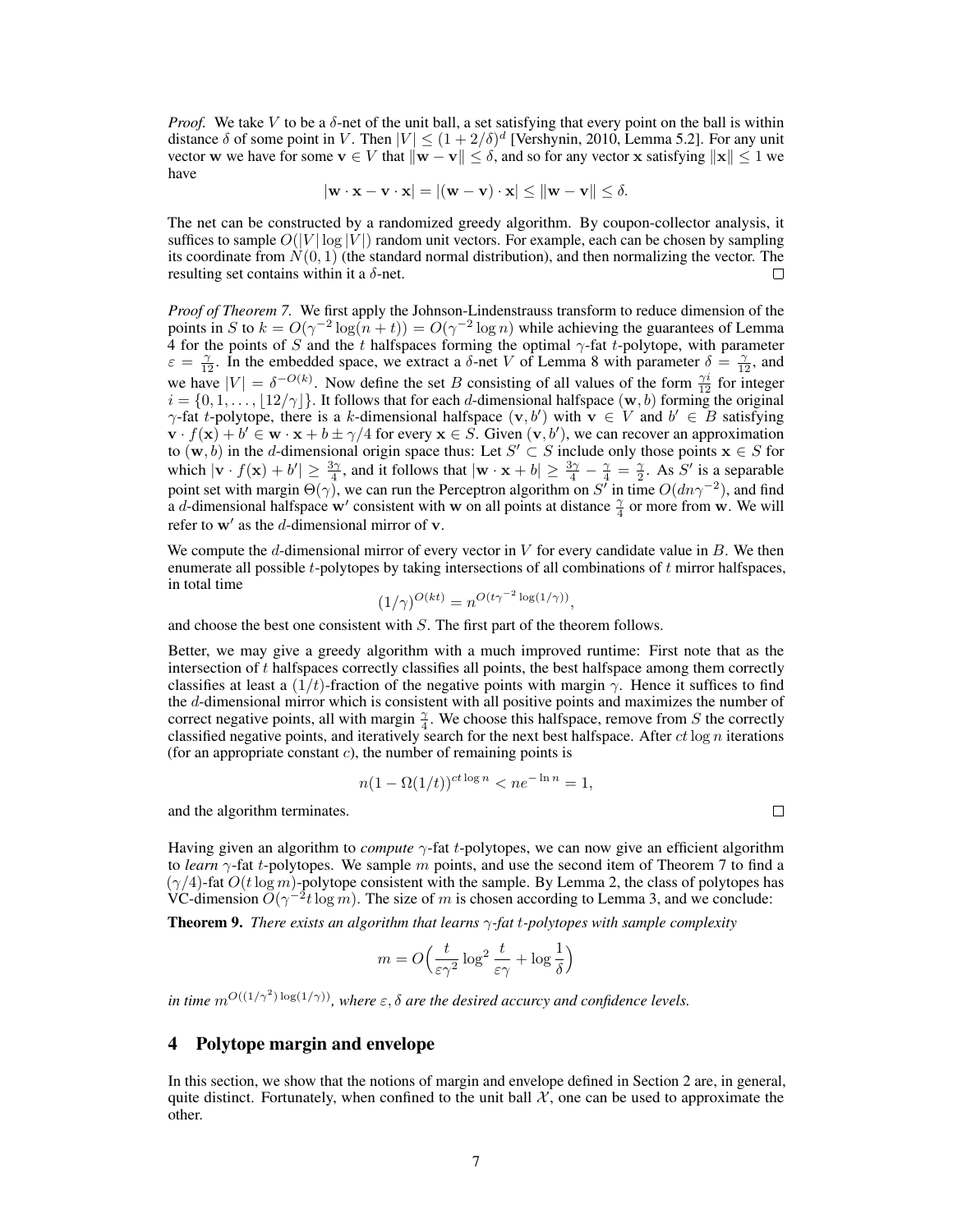

Figure 1: Expansion and contraction of a polytope by  $\gamma$ .



Figure 2: The  $\gamma$ -envelope  $\partial P^{(\gamma)}$  (left) and  $\gamma$ -margin  $\partial P^{[\gamma]}$  (right) of a polytope P.

Given two sets  $S_1, S_2 \subseteq \mathbb{R}^d$ , their *Minkowski sum* is given by  $S_1 + S_2 = \{ \mathbf{p} + \mathbf{q} : \mathbf{p} \in S_1, \mathbf{q} \in S_2 \}$ , and their *Minkowski difference* is given by  $S_1 - S_2 = \{ \mathbf{p} \in \mathbb{R}^d : \{ \mathbf{p} \} + S_2 \subseteq S_1 \}$ . Let  $B_\gamma = \{ \mathbf{p} \in S_1 \}$ .  $\mathbb{R}^d : ||\mathbf{p}|| \le \gamma$  be a ball of radius  $\gamma$  centered at the origin.

Given a polytope  $P \in \mathbb{R}^d$  an a real number  $\gamma > 0$ , let

$$
P^{(+\gamma)} = P + B_{\gamma},
$$
  

$$
P^{(-\gamma)} = P - B_{\gamma}.
$$

Hence,  $P^{(+\gamma)}$  and  $P^{(-\gamma)}$  are the results of expanding or contracting, in a certain sense, the polytope P.

Also, let  $P^{[+\gamma]}$  be the result of moving each halfspace defining a facet of P outwards by distance  $\gamma$ , and similarly, let  $P^{[-\gamma]}$  be the result of moving each such halfspace inwards by distance  $\gamma$ . Put differently, we can think of the halfspaces defining the facets of  $P$  as moving outwards at unit speed, so P expands with time. Then  $P^{[\pm \gamma]}$  is P at time  $\pm \gamma$ . See Figure 1.

**Observation 1.** We have  $P^{(-\gamma)} = P^{[-\gamma]}$ .

*Proof.* Each point in  $P^{[-\gamma]}$  is at distance at least  $\gamma$  from each hyperplane containing a facet of P, hence, it is at distance at least  $\gamma$  from the boundary of P, so it is in  $P^{(-\gamma)}$ . Now, suppose for a contradiction that there exists a point  $p \in P^{(-\gamma)} \setminus P^{[-\gamma]}$ . Then p is at distance less than  $\gamma$  from a point  $q \in \partial h \setminus f$ , where f is some facet of P and  $\partial h$  is the hyperplane containing f. But then the segment pq must intersect another facet of P. П

However, in the other direction we have  $P^{(+\gamma)} \subsetneq P^{[+\gamma]}$ . Furthermore, the Hausdorff distance between them could be arbitrarily large (see again Figure 1).

Then the  $\gamma$ -envelope of P is given by  $\partial P^{(\gamma)} = P^{(+\gamma)} \setminus P^{(-\gamma)}$ , and the  $\gamma$ -margin of P is given by  $\partial P^{[\gamma]} = P^{[+\gamma]} \setminus P^{[-\gamma]}$ . See Figure 2.

Since the  $\gamma$ -margin of P is not contained in the  $\gamma$ -envelope of P, we would like to find some sufficient condition under which, for some  $\gamma' < \gamma$ , the  $\gamma'$ -margin of P is contained in the  $\gamma$ -envelope of P. Our solution to this problem is given in the following theorem. Recall that X is the unit ball in  $\mathbb{R}^d$ .

**Theorem 10.** Let  $P \subset \mathbb{R}^d$  be a polytope, and let  $0 < \gamma < 1$ . Suppose that  $P^{[-\gamma]} \cap \mathcal{X} \neq \emptyset$ . Then, within X, the  $(\gamma^2/2)$ -margin of P is contained in the  $\gamma$ -envelope of P; meaning,  $\partial P^{[\gamma^2/2]} \cap X \subseteq$  $\partial P^{(\gamma)}.$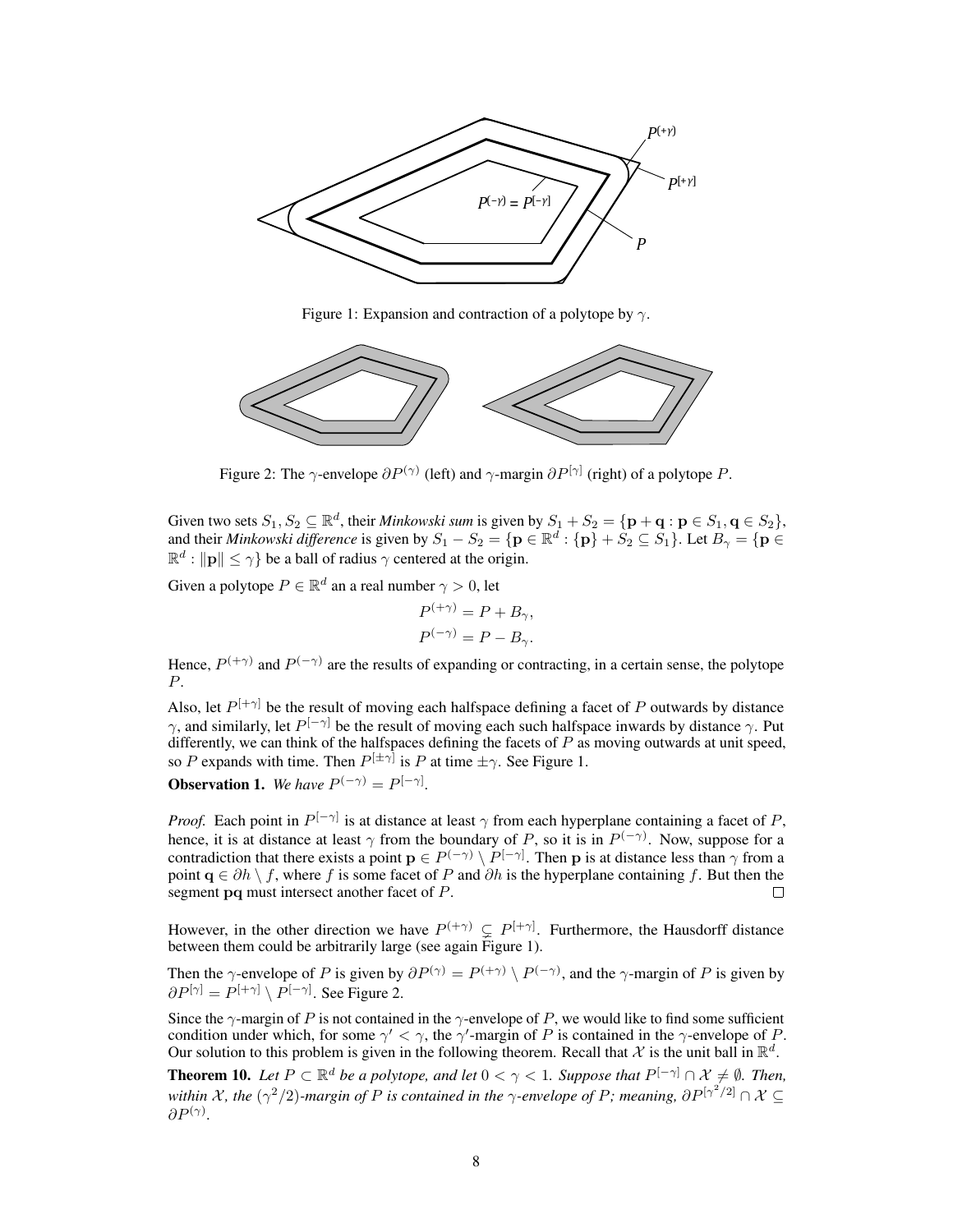The proof uses the following general observation:

**Observation 2.** Let  $Q = Q(t)$  be an expanding polytope whose defining halfspaces move outwards *with time, each one at its own constant speed. Let*  $\mathbf{p} = \mathbf{p}(t)$  *be a point that moves in a straight line at constant speed. Suppose*  $t_1 < t_2 < t_3$  *are such that*  $p(t_1) \in Q(t_1)$  *and*  $p(t_3) \in Q(t_3)$ *. Then*  $\mathbf{p}(t_2) \in Q(t_2)$  *as well.* 

 $\Box$ *Proof.* Otherwise, p exits one of the halfspaces and enters it again, which is impossible.

*Proof of Theorem 10.* By Observation 1, it suffices to show that  $P^{[+\gamma^2/2]} \cap \mathcal{X} \subseteq P^{(+\gamma)}$ . Hence, let  $p \in P^{[+\gamma^2/2]} \cap \mathcal{X}$  and  $q \in P^{[-\gamma]} \cap \mathcal{X}$ . Let s be the segment pq. Let r be the point in s that is at distance  $\gamma$  from **p**. Suppose for a contradiction that  $p \notin P^{(+\gamma)}$ . Then  $r \notin P$ . Consider  $P = P(t)$  as a polytope that expands with time, as above. Let  $z = z(t)$  be a point that moves along s at constant speed, such that  $\mathbf{z}(-\gamma) = \mathbf{q}$  and  $\mathbf{z}(\gamma^2/2) = \mathbf{p}$ . Since  $\|\mathbf{r} - \mathbf{q}\| \leq 2$ , the speed of s is at most  $2/\gamma$ . Hence, between  $t = 0$  and  $t = \gamma^2/2$ , z moves distance at most  $\gamma$ , so  $z(0)$  is already between r and p. In other words,  $\bf{z}$  exits  $\bf{P}$  and reenters it, contradicting Observation 2.  $\Box$ 

It follows immediately from Theorem 10 and Lemma 2 that the VC-dimension of the class of t-polytopes with envelope  $\gamma$  is at most

$$
\min \left\{ 2(d+1)t \log(3t), 2vt \log(3t) \right\},\
$$

where  $v = (4/\gamma^2 + 1)^2$ . Likewise, we can approximate the optimal t-polytope with envelope  $\gamma$  by the algorithms of Theorem 7 (with parameter  $\gamma' = \gamma^2/2$ ).

#### Acknowledgments

We thank Sasho Nikolov, Bernd Gärtner and David Eppstein for helpful discussions. L. Gottlieb and A. Kontorovich were supported in part by the Israel Science Foundation (grant No. 755/15).

#### References

- Dimitris Achlioptas. Database-friendly random projections: Johnson-Lindenstrauss with binary coins. *J. Comput. Syst. Sci.*, 66(4):671–687, 2003. doi: 10.1016/S0022-0000(03)00025-4. URL https://doi.org/10.1016/S0022-0000(03)00025-4.
- Edoardo Amaldi and Viggo Kann. The complexity and approximability of finding maximum feasible subsystems of linear relations. *Theoretical Computer Science*, 147(1):181 – 210, 1995. ISSN 0304- 3975. doi: https://doi.org/10.1016/0304-3975(94)00254-G. URL http://www.sciencedirect. com/science/article/pii/030439759400254G.
- Edoardo Amaldi and Viggo Kann. On the approximability of minimizing nonzero variables or unsatisfied relations in linear systems. *Theoretical Computer Science*, 209(1):237 – 260, 1998. ISSN 0304-3975. doi: https://doi.org/10.1016/S0304-3975(97)00115-1. URL http://www. sciencedirect.com/science/article/pii/S0304397597001151.
- Joseph Anderson, Navin Goyal, and Luis Rademacher. Efficient learning of simplices. In *COLT 2013 - The 26th Annual Conference on Learning Theory, June 12-14, 2013, Princeton University, NJ, USA*, pages 1020–1045, 2013. URL http://jmlr.org/proceedings/papers/v30/Anderson13. html.
- Dana Angluin. Computational learning theory: Survey and selected bibliography. In *Proceedings of the 24th Annual ACM Symposium on Theory of Computing, May 4-6, 1992, Victoria, British Columbia, Canada*, pages 351–369, 1992. doi: 10.1145/129712.129746. URL http://doi.acm. org/10.1145/129712.129746.
- Martin Anthony and Peter L. Bartlett. *Neural Network Learning: Theoretical Foundations*. Cambridge University Press, Cambridge, 1999. ISBN 0-521-57353-X. doi: 10.1017/CBO9780511624216. URL http://dx.doi.org/10.1017/CBO9780511624216.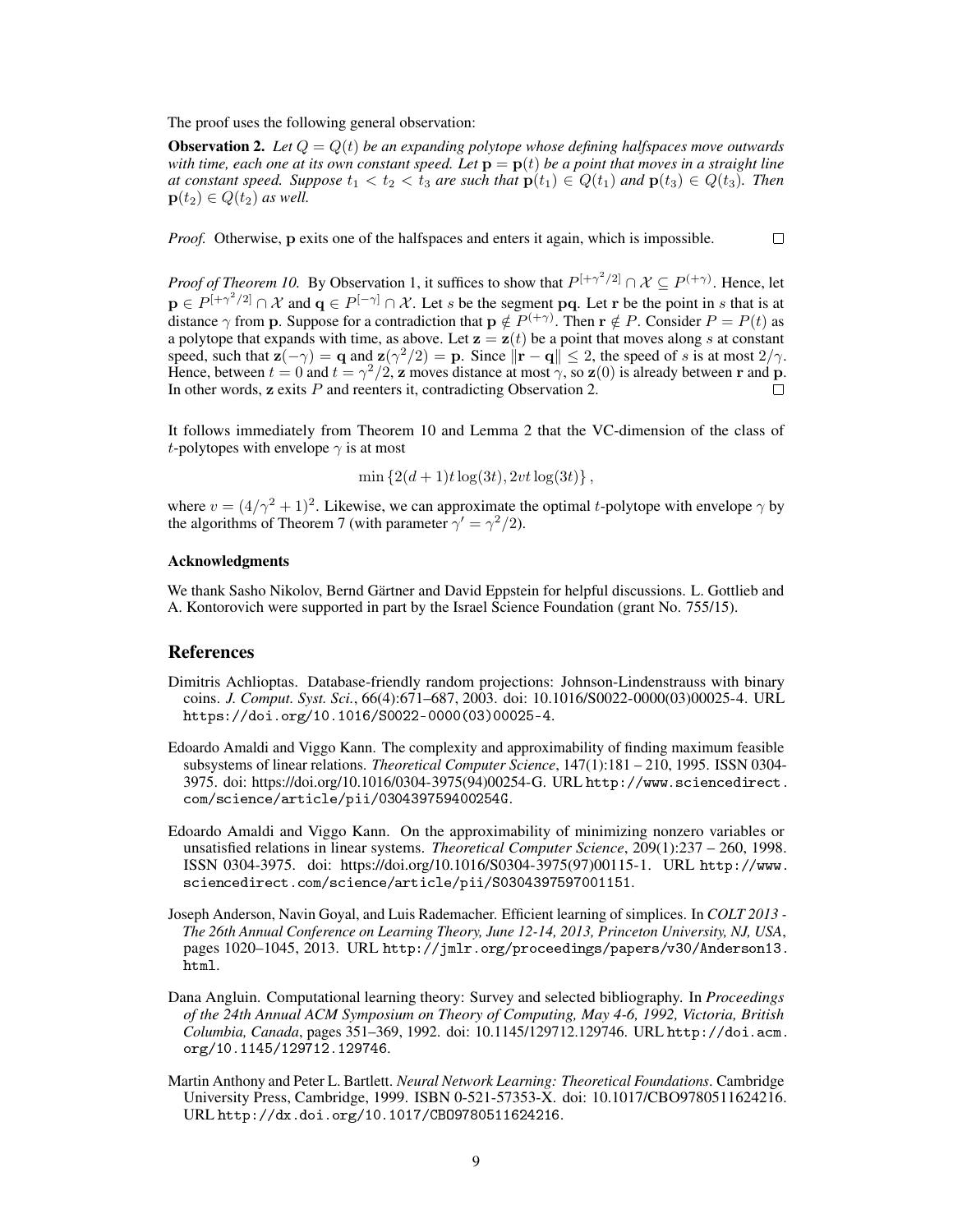- Rosa I. Arriaga and Santosh Vempala. An algorithmic theory of learning: Robust concepts and random projection. *Machine Learning*, 63(2):161–182, 2006. doi: 10.1007/s10994-006-6265-7. URL https://doi.org/10.1007/s10994-006-6265-7.
- Mihály Bárász and Santosh Vempala. A new approach to strongly polynomial linear programming. In *Innovations in Computer Science - ICS 2010, Tsinghua University, Beijing, China, January 5-7, 2010. Proceedings*, pages 42–48, 2010. URL http://conference.itcs.tsinghua.edu.cn/ ICS2010/content/papers/4.html.
- Peter Bartlett and John Shawe-Taylor. *Generalization performance of support vector machines and other pattern classifiers*, pages 43–54. MIT Press, Cambridge, MA, USA, 1999. ISBN 0-262-19416-3.
- Shai Ben-David, Nadav Eiron, and Philip M. Long. On the difficulty of approximately maximizing agreements. *J. Comput. Syst. Sci.*, 66(3):496–514, 2003. doi: 10.1016/S0022-0000(03)00038-2. URL https://doi.org/10.1016/S0022-0000(03)00038-2.
- Anselm Blumer, Andrzej Ehrenfeucht, David Haussler, and Manfred K. Warmuth. Learnability and the Vapnik-Chervonenkis dimension. *J. Assoc. Comput. Mach.*, 36(4):929–965, 1989. ISSN 0004-5411.
- Vašek Chvátal. Notes on the Khachiyan-Kalantari algorithm. URL https://users.encs. concordia.ca/~chvatal/notes/khakal.pdf.
- Nello Cristianini and John Shawe-Taylor. *An Introduction to Support Vector Machines and Other Kernel-based Learning Methods*. Cambridge University Press, 2000. ISBN 0521780195. URL https://www.amazon.com/ Introduction-Support-Machines-Kernel-based-Learning/dp/0521780195? SubscriptionId=0JYN1NVW651KCA56C102&tag=techkie-20&linkCode=xm2&camp= 2025&creative=165953&creativeASIN=0521780195.
- Surbhi Goel and Adam Klivans. Learning neural networks with two nonlinear layers in polynomial time (arxiv:1709.06010v4). 2018.
- Steve Hanneke and Aryeh Kontorovich. Optimality of SVM: Novel proofs and tighter bounds. 2017. URL https://www.cs.bgu.ac.il/~karyeh/opt-svm.pdf.
- Tibor Hegedüs. Geometrical concept learning and convex polytopes. In *Proceedings of the Seventh Annual ACM Conference on Computational Learning Theory, COLT 1994, New Brunswick, NJ, USA, July 12-15, 1994.*, pages 228–236, 1994. doi: 10.1145/180139.181124. URL http: //doi.acm.org/10.1145/180139.181124.
- Lisa Hellerstein and Rocco A. Servedio. On PAC learning algorithms for rich boolean function classes. *Theor. Comput. Sci.*, 384(1):66–76, 2007. doi: 10.1016/j.tcs.2007.05.018. URL https: //doi.org/10.1016/j.tcs.2007.05.018.
- Klaus-Uwe Höffgen, Hans Ulrich Simon, and Kevin S. Van Horn. Robust trainability of single neurons. *J. Comput. Syst. Sci.*, 50(1):114–125, 1995. doi: 10.1006/jcss.1995.1011. URL https: //doi.org/10.1006/jcss.1995.1011.
- Sanjay Jain and Efim B. Kinber. Intrinsic complexity of learning geometrical concepts from positive data. *J. Comput. Syst. Sci.*, 67(3):546–607, 2003. doi: 10.1016/S0022-0000(03)00067-9. URL https://doi.org/10.1016/S0022-0000(03)00067-9.
- William B. Johnson and Joram Lindenstrauss. Extensions of Lipschitz mappings into a Hilbert space. Conference in modern analysis and probability (New Haven, Conn.). In *Contemp. Math., 26, Amer. Math. Soc., Providence*, pages 189–206, 1982.
- Daniel M. Kane, Adam R. Klivans, and Raghu Meka. Learning halfspaces under log-concave densities: Polynomial approximations and moment matching. In *COLT 2013 - The 26th Annual Conference on Learning Theory, June 12-14, 2013, Princeton University, NJ, USA*, pages 522–545, 2013. URL http://jmlr.org/proceedings/papers/v30/Kane13.html.